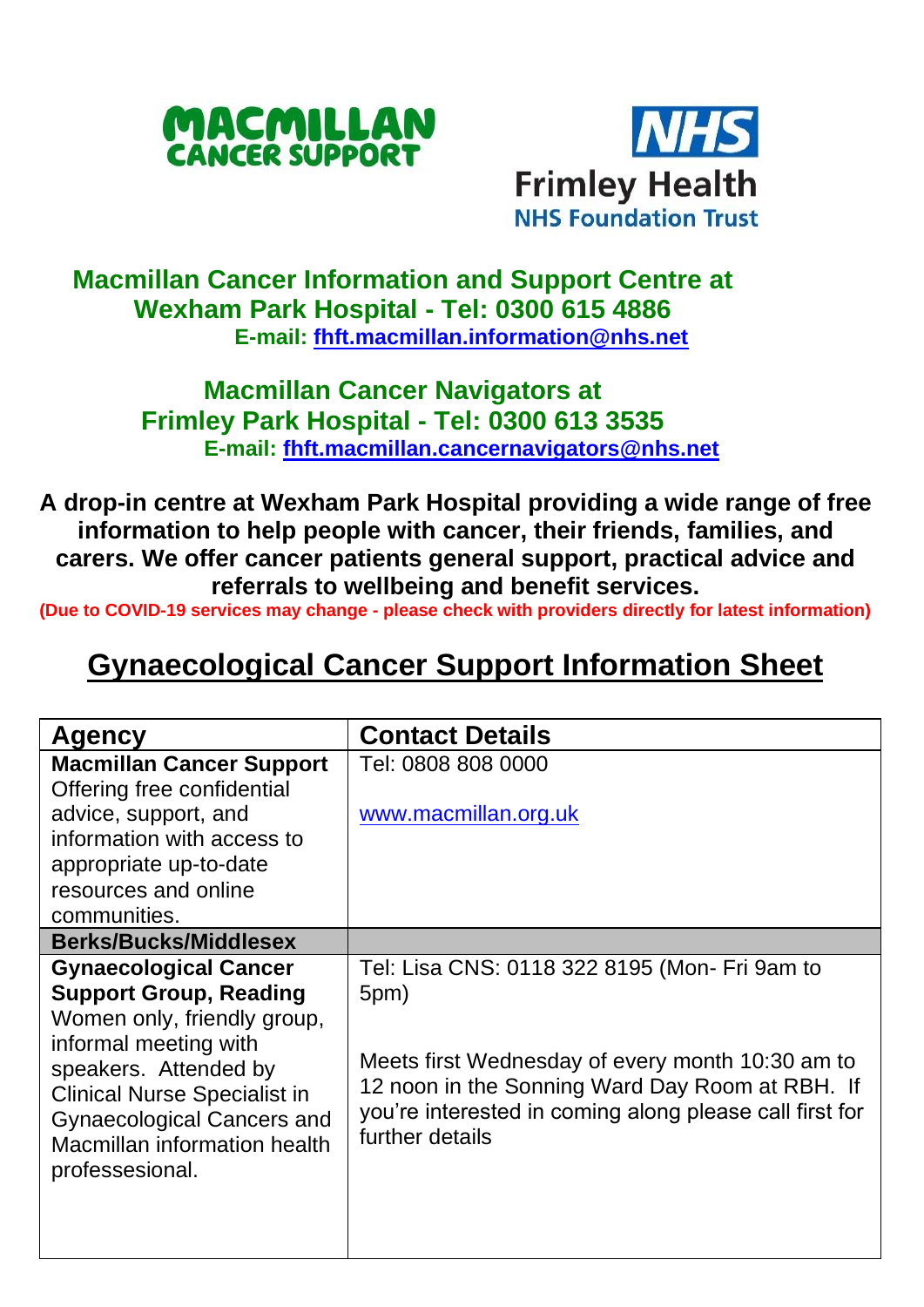| <b>Lavender Girls</b>                                   | Tel: 01296 316863                                              |  |  |  |
|---------------------------------------------------------|----------------------------------------------------------------|--|--|--|
| <b>Bucks Gynaecology</b>                                | Meetings held on 3 <sup>rd</sup> Thursday every month at Stoke |  |  |  |
| <b>Oncology Patient Support</b>                         | Mandeville Hospital, Activity Room, Cancer Care &              |  |  |  |
| Group.                                                  | Haematology Unit. 10:00am to 12:00 noonEmail:                  |  |  |  |
| Virtual meetings with MS                                | bht.gynaecns@nhs.net                                           |  |  |  |
| <b>Teams</b>                                            |                                                                |  |  |  |
| <b>Gynae Cancer Support</b>                             | Tel: 0203 826 2555                                             |  |  |  |
| Group                                                   |                                                                |  |  |  |
| Local support group held at                             |                                                                |  |  |  |
| Mount Vernon Hospital on 1st                            |                                                                |  |  |  |
| Wednesday of every month.                               | www.ljmc.org                                                   |  |  |  |
| <b>Surrey/Oxfordshire</b>                               |                                                                |  |  |  |
| <b>Frimley Gynae Cancer</b>                             |                                                                |  |  |  |
| Support Group - for people                              | Contact: Angela 07765 803769                                   |  |  |  |
| in SW Surrey and NE                                     |                                                                |  |  |  |
| Hampshire areas. Meet last                              | Email: enquiries@frimleygynaecancersupport.org.uk              |  |  |  |
| Wednesday of month                                      |                                                                |  |  |  |
| 7:30pm-9:30pm in local area                             | www.frimleygynaecancersupport.org.uk/index.html:               |  |  |  |
|                                                         |                                                                |  |  |  |
| <b>Meetings currently via Skype</b>                     |                                                                |  |  |  |
| <b>SEHC - Ovarian Cancer</b>                            | Call the Centre (Mon to Fri 10am to 1pm) on 020                |  |  |  |
| Support group - meet $2^{nd}$                           | 8668 0974.                                                     |  |  |  |
| Wednesday of month at                                   | Email: adele.sewell@sechc.org.uk                               |  |  |  |
| South East Cancer Help                                  |                                                                |  |  |  |
| Centre, 2 Purley Road,<br>CR8 2HA                       | www.sechc.org.uk/services/support-groups/308-                  |  |  |  |
| All meetings on Zoom,                                   | ovarian-cancer-support                                         |  |  |  |
|                                                         |                                                                |  |  |  |
| <b>Oxford Churchill Hospital</b>                        | Tel: 01865 751882 (Mon-Fri 9am - 5pm)                          |  |  |  |
| <b>Pelvic Cancer - Virtual</b>                          |                                                                |  |  |  |
| <b>Support Group</b>                                    |                                                                |  |  |  |
| Maggie's Oxford.                                        | Email: oxford@maggiescentres.org                               |  |  |  |
| OX37LE                                                  |                                                                |  |  |  |
|                                                         |                                                                |  |  |  |
| <b>The Pink SpaceCancer</b>                             | Tel: 07899 970 847                                             |  |  |  |
| support<br>Wellbeing services,                          | Email: info@thepinkplace.org.uk                                |  |  |  |
| counselling, support and                                | Or submit and enquiry form via the website                     |  |  |  |
| social events for women<br>"pink" affected by cancer or | Website: www.thepinkplace.org.uk                               |  |  |  |
| living with late stage.                                 |                                                                |  |  |  |
| virtual zoom sessions                                   |                                                                |  |  |  |
|                                                         |                                                                |  |  |  |
|                                                         |                                                                |  |  |  |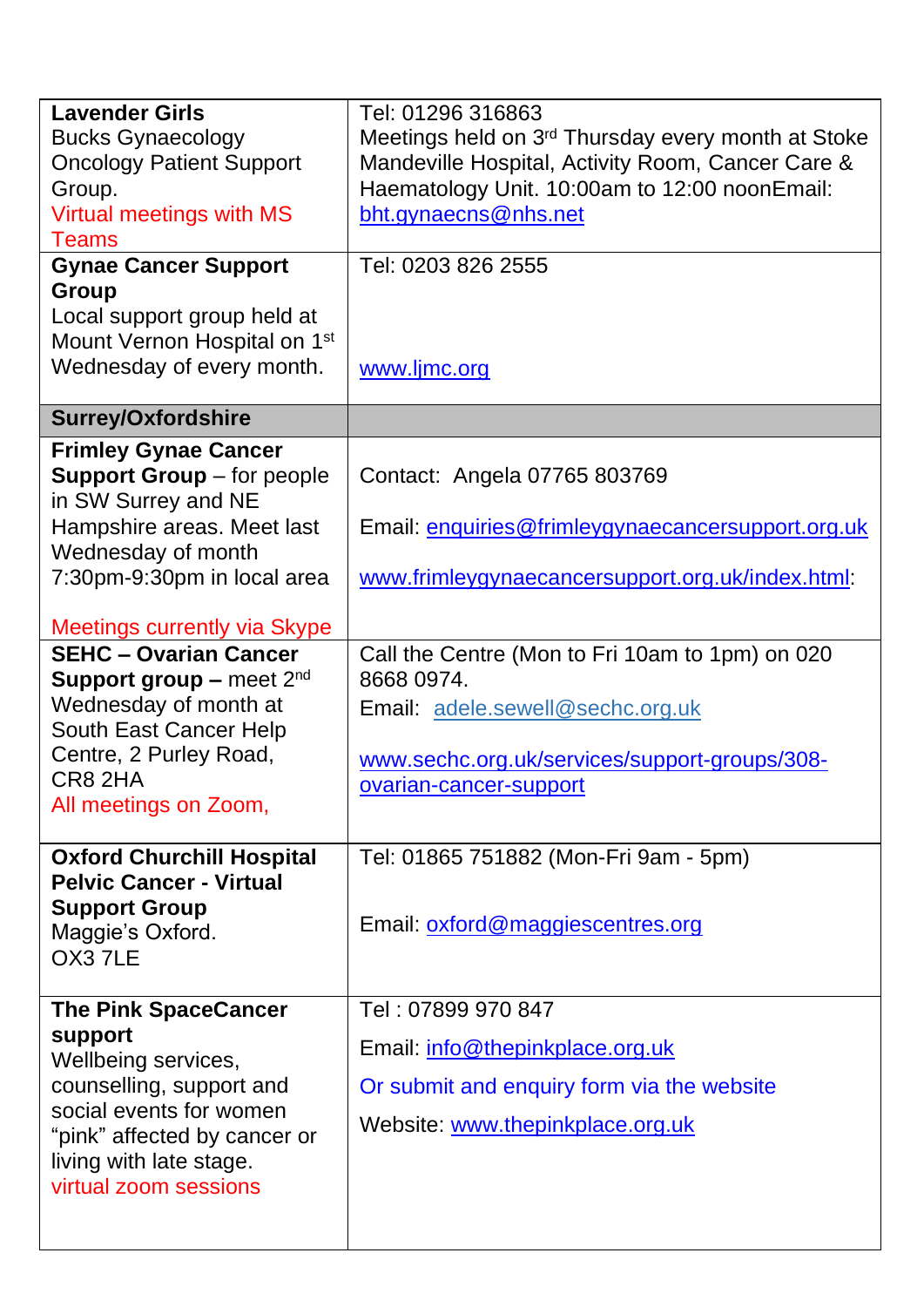| <b>National</b>                                           |                                                 |
|-----------------------------------------------------------|-------------------------------------------------|
| <b>Eve Appeal</b>                                         | Tel: 0808 802 0019                              |
| Free expert gynaecological                                | Email: nurse@eveappeal.org.uk                   |
| cancer information service.                               | www.eveappeal.org.uk                            |
| <b>Daisy Network</b>                                      | Web site contact only                           |
| A support group for women                                 |                                                 |
| who have premature                                        | Email: info@daisynetwork.org.uk                 |
| menopause due to early                                    |                                                 |
| ovarian failure.                                          | www.daisynetwork.org.uk                         |
| Membership £20pa                                          |                                                 |
| <b>Women's Health Concern</b>                             | www.womens-health-concern.org                   |
| A charity providing help and<br>advice to women on a wide |                                                 |
| variety of gynaecological                                 | Chargeable telephone or email advisory service. |
| conditions.                                               |                                                 |
| <b>Pelvic Radiation Disease</b>                           | Tel: 01372 744338 (Mon, Wed, Fri 11am-1pm -     |
| <b>Association</b>                                        | during Covid)                                   |
| A patient led group which                                 |                                                 |
| aims to promote                                           | Email: info@prda.org.uk                         |
| understanding about pelvic                                |                                                 |
| radiation disease which can                               | www.prda.org.uk                                 |
| be a late effect of                                       |                                                 |
| radiotherapy treatment.                                   |                                                 |
| <b>College of Sexual and</b>                              | Tel: 0208 543 2707                              |
| <b>Relationship Therapists.</b>                           | Email: info@cosrt.org.uk                        |
| Providing a list of qualified                             |                                                 |
| practioners and clinics                                   | www.cosrt.org.uk                                |
| providing sexual issues                                   |                                                 |
| following a cancer diagnosis.                             |                                                 |
| <b>Target Ovarian Cancer</b>                              | Tel: 0207 923 5470                              |
| Get support through their                                 | Support Line: 02079235475                       |
| events, groups, and guides.                               | E-mail: support@targetovariancancer.org.uk      |
|                                                           | www.targetovariancancer.org.uk                  |
| <b>Ovarian Cancer Action</b>                              | Tel: 0207 380 1730                              |
| Offering reliable information                             | E-mail: info@ovarian.org.uk                     |
| about symptoms and                                        |                                                 |
| treatment options.                                        | www.ovarian.org.uk                              |
| Ovacome                                                   |                                                 |
| Providing information and                                 | Tel: 07503 682 311                              |
| support for everyone                                      |                                                 |
| affected by ovarian cancer.                               | www.ovacome.org.uk/local-support-groups         |
| This site also provides full list                         |                                                 |
| of support groups country                                 |                                                 |
| wide.                                                     |                                                 |